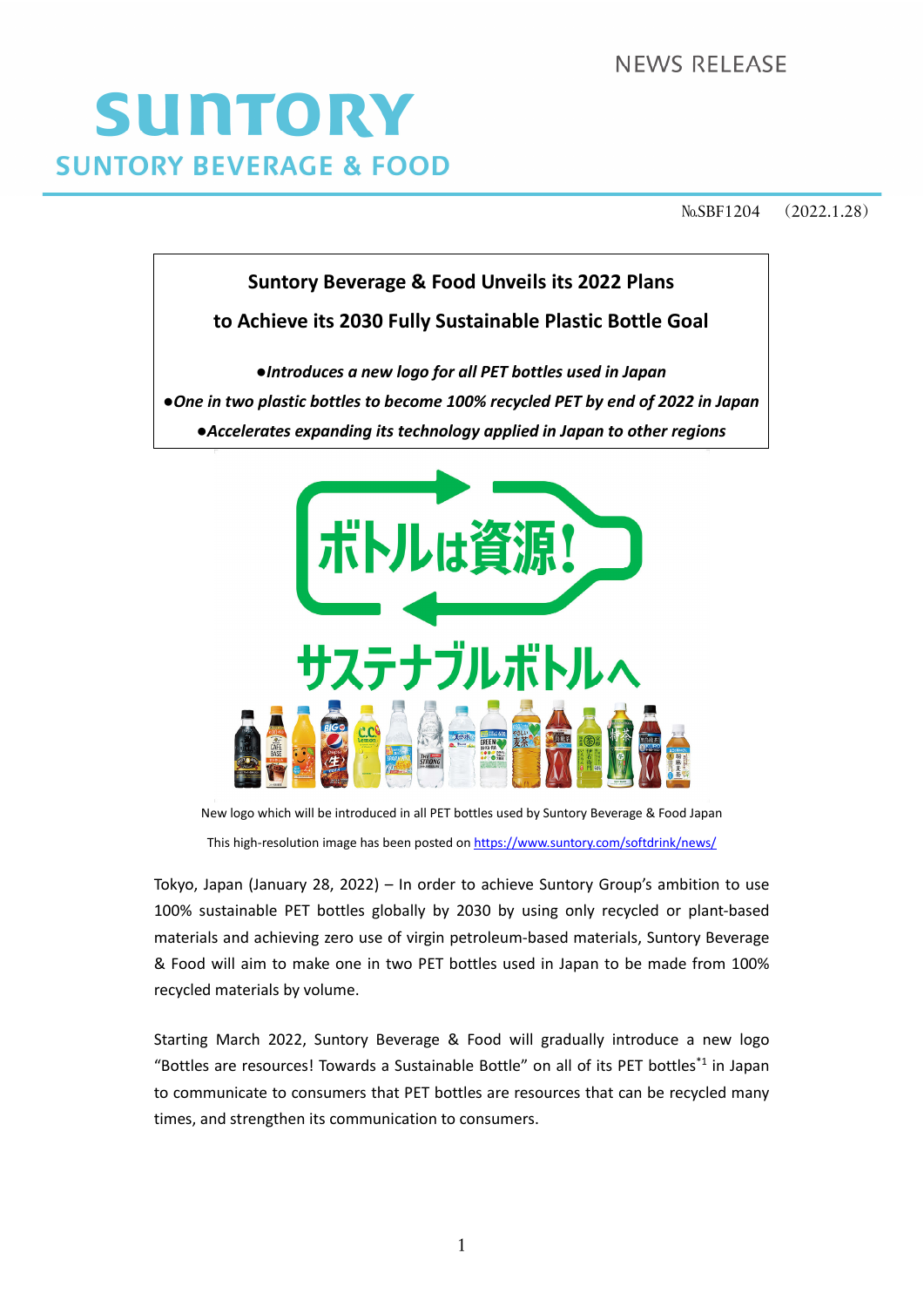Furthermore, to accelerate efforts to achieve its 2030 fully sustainable PET bottle ambition globally, the company will expand relevant technologies and knowledge acquired in Japan to other countries in collaboration with its group companies in each region.

Suntory Group has been actively promoting "bottle to bottle" horizontal recycling<sup>\*2</sup> in Japan by introducing the first 100% recycled PET beverage bottle<sup>\*3</sup> in the country in 2012 and developing the world's first "F to P Direct Recycling Technology"<sup>\*4</sup> which has lower CO2 emissions than other conventional mechanical recycling technologies. In 2019, the Suntory Group established the ["Suntory](https://www.suntory.com/news/article/13473E.html) Group Plastic Policy" and unveiled its ambition to aim for 100% sustainable PET bottles used globally by 2030, by using only recycled or plant‐based materials and achieving zero use of virgin petroleum‐based materials.

- \*<sup>1</sup> Excluding label free bottles
- $*$ <sup>2</sup> Recycling method where a used product is used as a feedstock to make the same product
- \*<sup>3</sup> First 100% recycled PET bottle made from mechanical recycling
- \*4 Jointly developed by 4 companies such as Kyoei Sangyo

Below are some of Suntory Beverage & Food's recent developments and plans on promoting a plastic circular economy, which includes the development of sustainable materials, adoption of circular processes, investment to pioneer advanced technologies and promotion of behavioral change for consumers.

#### **<Japan>**

# **Use of 100% recycled PET bottles in 2021**

In 2021, Suntory Beverage & Food Japan used 100% recycled PET bottles in 37% of its PET bottles by weight. 100% recycled PET bottles are used in all *GREEN DA KA RA Barley Tea* 650ml and 600ml bottles and in over 60% of Suntory green tea *Iyemon* brands and *CRAFT BOSS* series. The company also switched all returnable glass bottle products used for on‐premise to 100% recycled PET bottles.

# **Technological development**

In 2021, Suntory Beverage & Food jointly developed a new adhesive label glue with TOYOCHEM, which leaves less glue residues on bottles. This was developed based on customer feedback on making the label easier and cleaner to take off when sorting used PET bottles. This new label glue also makes it easier to recycle PET bottles as it is expected to improve the quality of used PET bottles through the cleaning process, thus contributing to "bottle to bottle" horizontal recycling. In December 2021, the company succeeded in creating its first [prototype](https://www.suntory.com/news/article/14037E.html) bottles made from 100% plant-based materials through a joint partnership with a US‐based sustainable technology company Anellotech, placing the company one step closer to commercializing 100% plant‐based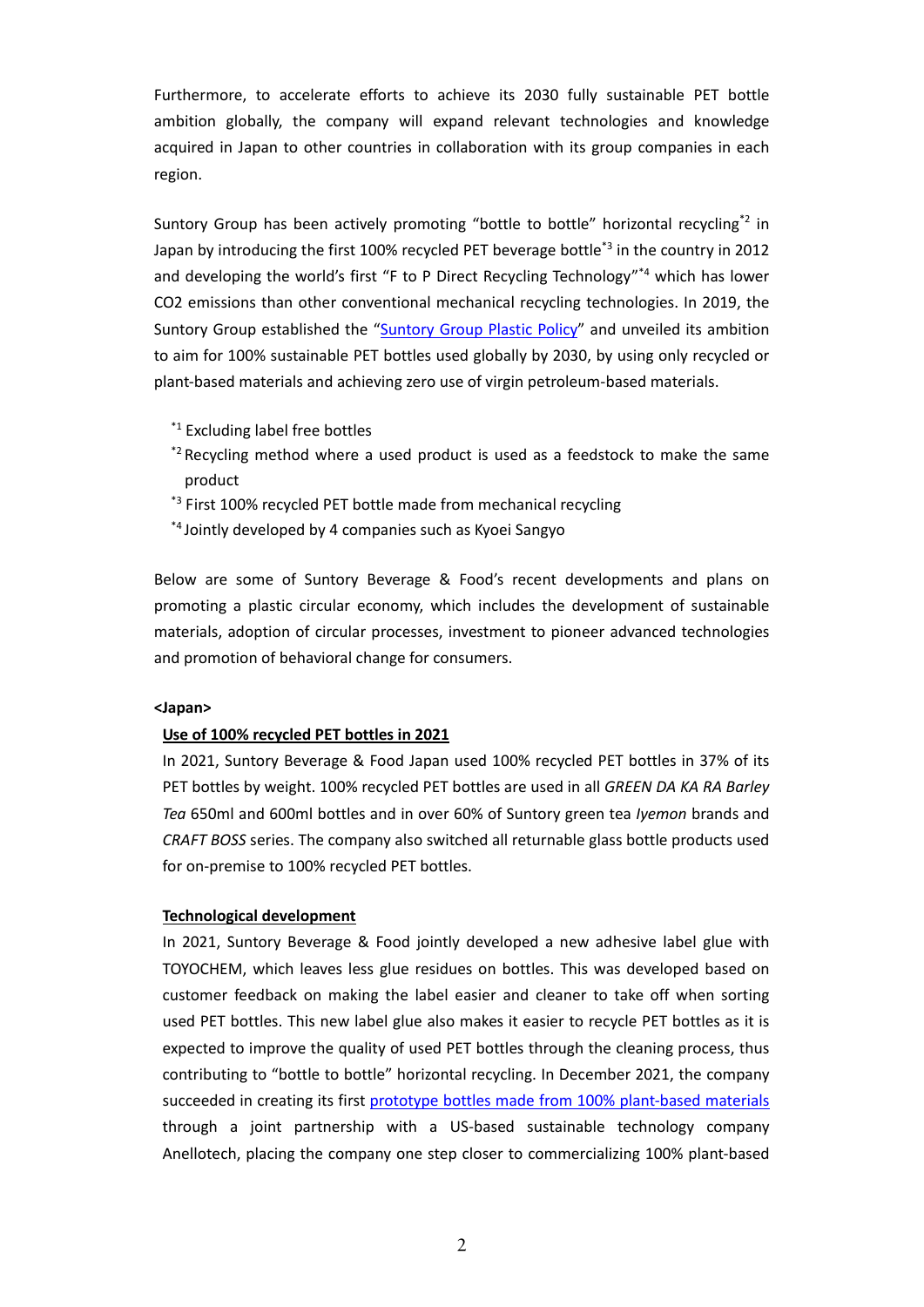PET bottles that does not affect the food supply chain. Furthermore, R Plus [Japan](https://www.suntory.com/news/article/13722E.html), a joint venture to develop a chemical recycling technology using mixed plastic waste, has expanded to 32 partner organizations to date from the initial 12 at the time of establishment in 2020.

## **Collaboration with stakeholders**

In order to promote "bottle to bottle" horizontal recycling, the company has also led various initiatives to educate consumers such as by collaborating with local municipalities near its plants as well as with Waseda University. Since 2020, the company has been collecting sorted used PET bottles from Waseda University, and in 2021, the two signed a "Memorandum of Understanding to Achieve a Circular Economy" and have been conducting educational activities and joint research. In addition to its partnership with Waseda University and its affiliated high school, the company has also developed and conducted educational programs in partnership with Seiryo Junior High School and public elementary schools in Minato ward in Tokyo.

#### **2022 plans**

In 2022, Suntory Beverage & Food Japan plans to introduce more than 50% recycled contents by weight in its PET bottles used in Japan and make one in two PET bottles be made from 100% recycled materials by volume. This year, the company will switch part of its label‐free products to 100% recycled PET bottles and continue to increase the use of 100% recycled PET bottles in various products.

Starting this March, Suntory Beverage & Food Japan will gradually introduce a new logo "Bottles are resources! Towards a sustainable bottle" on all its PET bottle labels. The aim of this new logo is to communicate to consumers that PET bottles are not wastes but are resources which can be recycled many times if sorted and collected properly after use and to show the company's strong will to contribute to achieving a circular and sustainable society by introducing 100% recycled PET bottles. The company will also continue its effort to change consumer behavior by strengthening various means of communication.

## **<Europe>**

To achieve the 2030 fully sustainable PET bottle goal, Suntory Beverage & Food Europe aims to achieve 50% recycled contents in its PET bottles by 2025 or sooner.

Suntory Beverage & Food Europe brand *Ribena* was the first soft drinks brand in the UK to use a 100% PET bottle made from recycled plastic in 2007.<sup>\*5</sup> The company has been increasing its use of recycled plastic - in 2021 this included the introduction of 100% recycled PET in *May Tea* and *Pulco* in France.

\*5 Excluding cap and label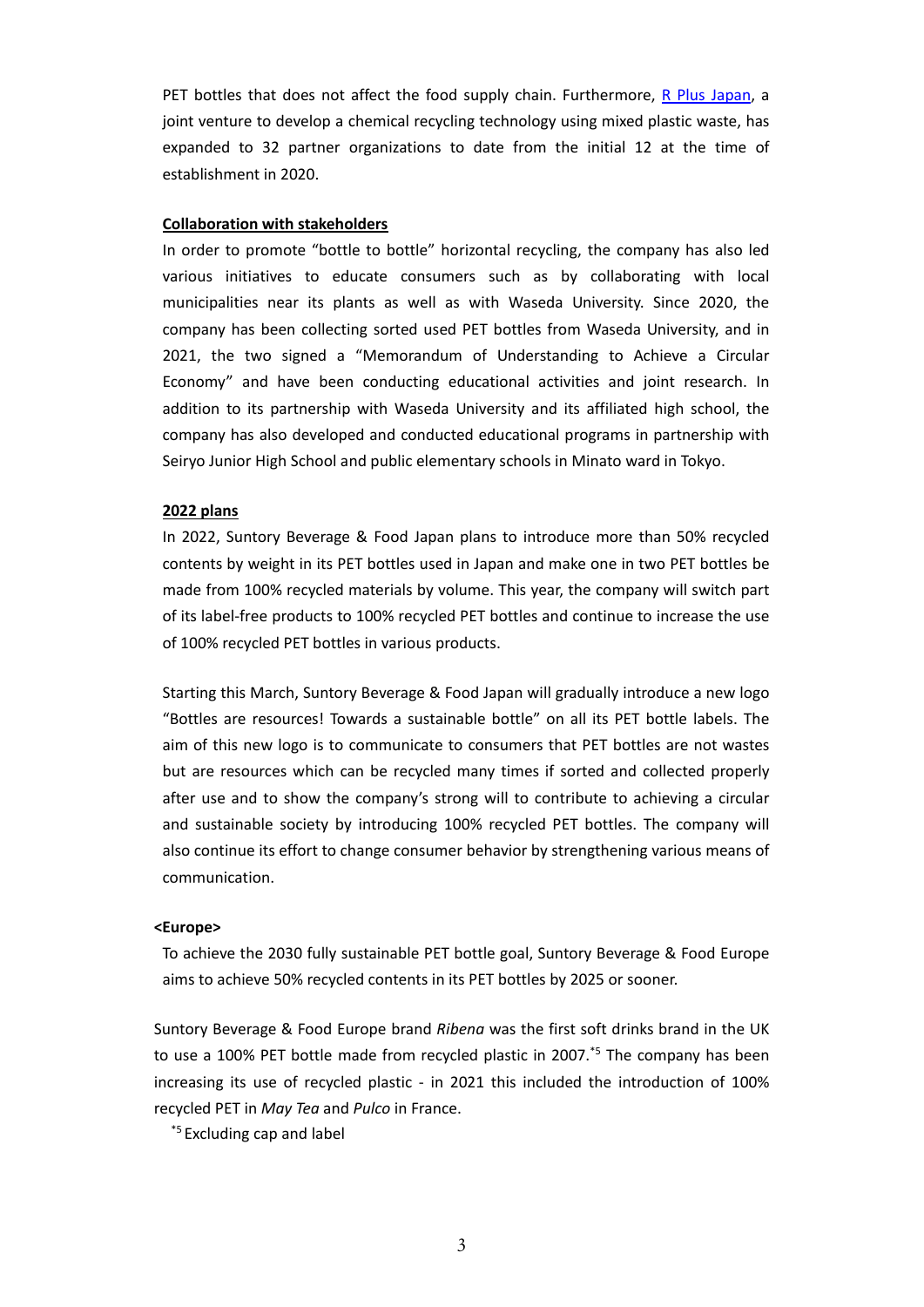In addition to its 100% recycled PET bottles, last year, Suntory Beverage & Food Europe, in partnership with Suntory Group's experts in Japan, redesigned its *Ribena* bottle, removing its full sleeve wrap and replacing with small roll‐fed labels to optimise it for bottle to bottle recycling. This has removed 202 tons of plastic annually from the brand's production.

In 2022, Suntory Beverage & Food Europe will use 100% recycled PET bottles in its *Lucozade Sport* brand in the UK and Ireland and also reduce its bottle sleeve wrap by 50%. In total the changes will remove 3,500 tons of virgin plastic and 9,000 tons of CO2 annually. This is part of the company's goal of designing for circularity, ensuring all packaging is fully recyclable by 2025 or sooner.



New *Ribena*, *May Tea, Pulco and Lucozade Sport* bottles This high-resolution image has been posted on <https://www.suntory.com/softdrink/news/>

Suntory Beverage & Food Europe is also investing in a French green biotech company Carbios' enzymatic PET recycling technology through a consortium with L'Oréal, Nestlé Waters and PepsiCo. Carbios' optimized enzyme breaks down any kind of PET plastic (regardless of color or complexity) into its building blocks, which can then be turned back into like-new, virgin-quality plastic. In June 2021, Carbios [produced](https://www.suntorybeverageandfood-europe.com/dyn/_assets/_pdfs/en-GB/sbfe/sbfe_carbios_press_release_letterhead_with_image_final.pdf) the world's first food‐grade PET [plastic](https://www.suntorybeverageandfood-europe.com/dyn/_assets/_pdfs/en-GB/sbfe/sbfe_carbios_press_release_letterhead_with_image_final.pdf) bottle prototypes made entirely from enzymatically recycled plastic which was showcased in the company's Orangina brand. In September 2021, Carbios successfully launched a [demonstration](https://www.suntorybeverageandfood-europe.com/dyn/_assets/_pdfs/en-GB/sbfe/2021_09_29_carbios_demo_plant_launch-1.pdf) plant and aims to build an industrial facility by 2025. These ground-breaking milestones are key building blocks in Suntory Beverage and Food Europe's roadmap to achieve full circularity for its beverage packaging.

# **<Asia Pacific>**

Suntory Beverage & Food Asia Pacific, with its main operations in Vietnam, Thailand and Indonesia, faces many obstacles in achieving Suntory Group's 100% sustainable bottle ambition, with countries that prohibit the use of recycled plastic contents in food containers and weak infrastructure for collection of used plastics.